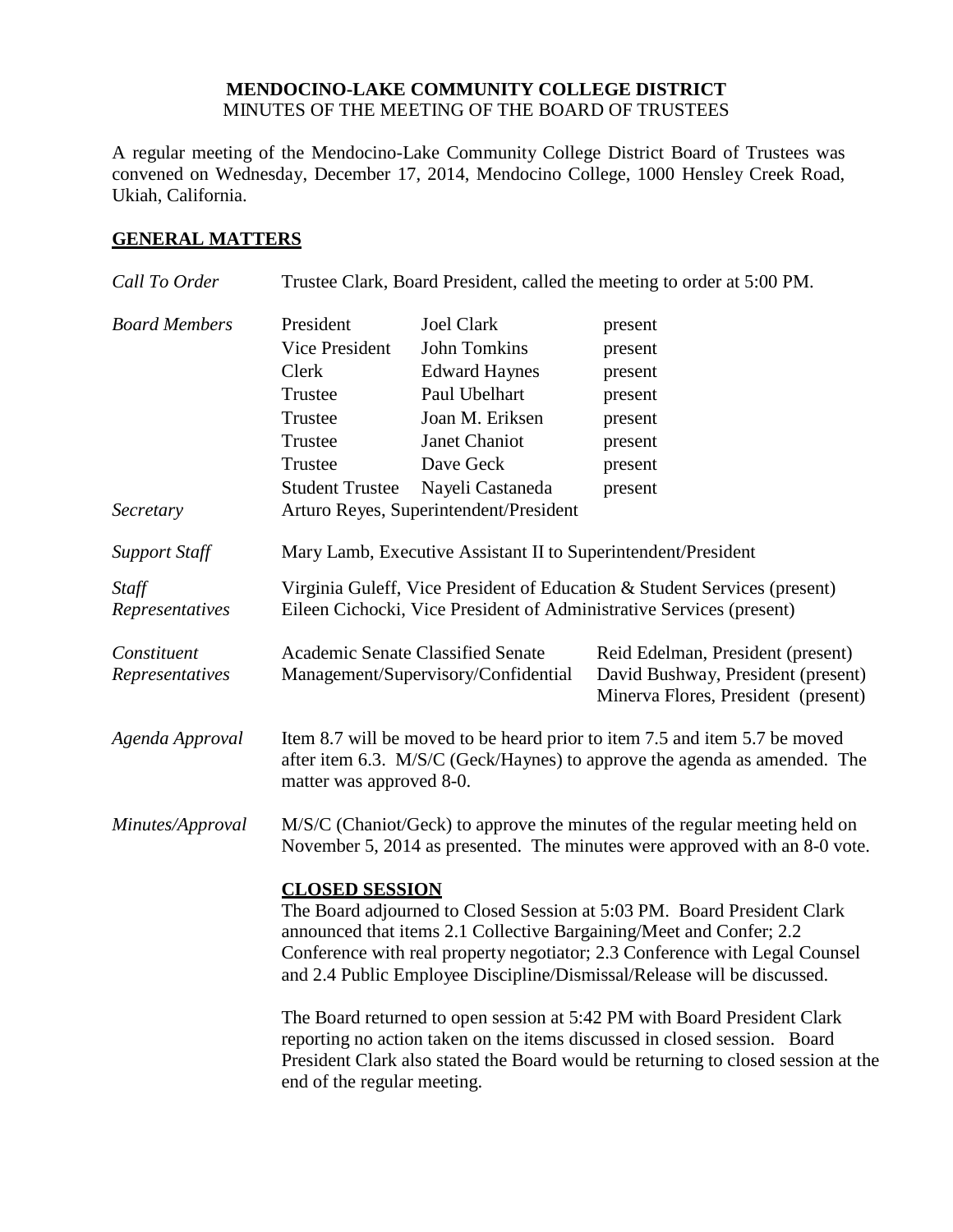| Recognition of<br>Retirees | Although they were unable to attend the meeting, the Board recognized Arlene<br>Peters and George Foutch for their years of service to the district. A<br>commemorative plaque recognizing their service will be sent to each of them<br>along with a card signed by the Board members.                                                                                                                                                                                                                                                                                                                                                                                                                                                                                                                                                            |
|----------------------------|----------------------------------------------------------------------------------------------------------------------------------------------------------------------------------------------------------------------------------------------------------------------------------------------------------------------------------------------------------------------------------------------------------------------------------------------------------------------------------------------------------------------------------------------------------------------------------------------------------------------------------------------------------------------------------------------------------------------------------------------------------------------------------------------------------------------------------------------------|
| <b>Public Comments</b>     | There were no public comments made at this time.                                                                                                                                                                                                                                                                                                                                                                                                                                                                                                                                                                                                                                                                                                                                                                                                   |
| 2013-14 Audit<br>Report    | Vice President Cichocki addressed questions regarding the Independent<br>Auditors' Report submitted by Matson & Isom for the year ending June 30,<br>2014.                                                                                                                                                                                                                                                                                                                                                                                                                                                                                                                                                                                                                                                                                         |
|                            | She pointed out the list of items reviewed in this audit which is included on<br>page 81 of the audit report. The Foundation is included in this report with the<br>Bond audit being conducted separately.                                                                                                                                                                                                                                                                                                                                                                                                                                                                                                                                                                                                                                         |
|                            | There was one finding in this completed audit. The finding was due to the lack<br>of an advisory committee meeting being held by the EOPS and CARE<br>programs during the 2013-14 academic year. She stated we have addressed this<br>issue and the fall advisory committee meeting was held on Thursday,<br>November 13, 2014. We also now have procedures in place to ensure that the<br>advisory committees meet the required number of times during the academic<br>year.                                                                                                                                                                                                                                                                                                                                                                      |
|                            | M/S/C (Geck/Tomkins) RESOLVED, That the Mendocino-Lake Community<br>College District Board of Trustees does hereby formally receive the<br>Mendocino-Lake Community College District Audit Report for the year ended<br>June 30, 2014 as presented. The matter was approved 8-0.                                                                                                                                                                                                                                                                                                                                                                                                                                                                                                                                                                   |
|                            | PRESIDENT'S REPORT<br>A written report was submitted by Superintendent/President Reyes. The<br>following was offered in addition:<br>President Reyes stated he held a meeting with Professors Cardimona and<br>West regarding Point Arena Field Station letter of intent where<br>information was shared and feedback was received.<br>We are continuing to move forward with classes on the coast which<br>$\bullet$<br>was previously approved through the summer 2015 semester. A plan<br>for fall 2015 and beyond will be brought forward in the next few<br>months for approval. Vice President Guleff reminded board members<br>that we cannot offer more than 50% of a degree or certificate until the<br>substantive change report has been completed and approved but are<br>working on a plan to obtain 250 FTES from the coast by 2017. |
|                            | <b>CONSENT AGENDA</b><br>M/S/C (Geck/Tomkins) RESOLVED, That the Mendocino-Lake Community                                                                                                                                                                                                                                                                                                                                                                                                                                                                                                                                                                                                                                                                                                                                                          |

College District Board of Trustees does hereby approve the Consent Agenda as amended earlier. The matter was approved 8-0.

Items with an asterisk \* were approved by one motion as the Consent Agenda.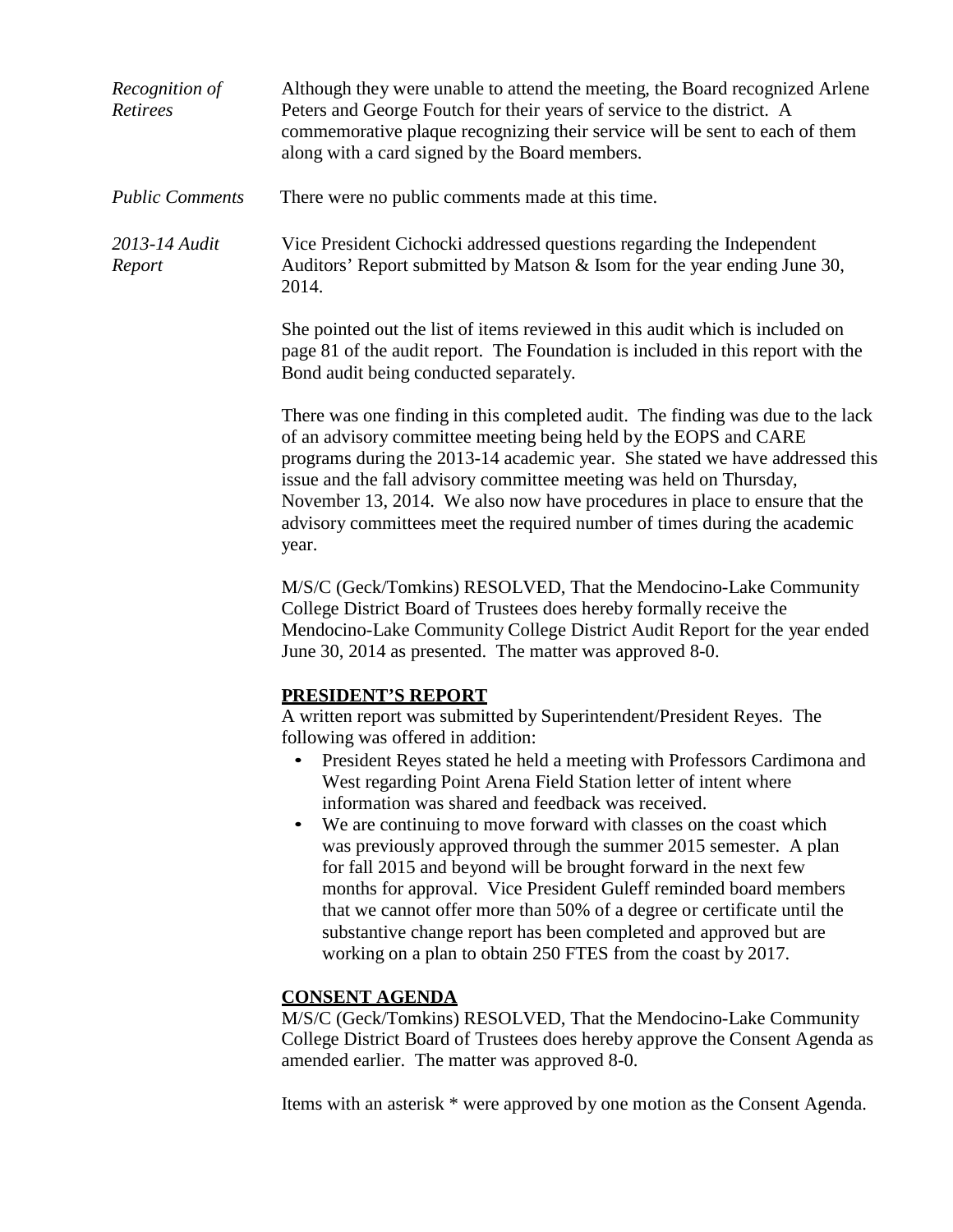| $Employment -$<br>Short-Term<br>Employees                                 | <b>Personnel</b><br>*RESOLVED, That the Mendocino-Lake Community College District Board of<br>Trustees does hereby ratify the employment of the short-term employees as<br>submitted and presented at the meeting.                                                                                                                                                                                                |
|---------------------------------------------------------------------------|-------------------------------------------------------------------------------------------------------------------------------------------------------------------------------------------------------------------------------------------------------------------------------------------------------------------------------------------------------------------------------------------------------------------|
| Volunteers                                                                | *RESOLVED, That the Mendocino-Lake Community College District Board of<br>Trustees does hereby approve the list of Volunteers as submitted and presented<br>at the meeting.                                                                                                                                                                                                                                       |
| $Employment -$<br>Management/Super<br>visory/Confidential                 | *RESOLVED, That the Mendocino-Lake Community College District Board of<br>Trustees does hereby ratify the employment of Joseph H. Atherton as submitted<br>and presented at the meeting.                                                                                                                                                                                                                          |
| Classified<br>Administrator<br>Contract                                   | *RESOLVED, That the Mendocino-Lake Community College District Board of<br>Trustees does hereby ratify the classified administrator contract for Minerva<br>Flores as submitted and presented at the meeting.                                                                                                                                                                                                      |
| Resignation                                                               | *RESOLVED, That the Mendocino-Lake Community College District Board of<br>Trustees does hereby accept the resignation of John Pegan as submitted and<br>presented at the meeting.                                                                                                                                                                                                                                 |
| District and MPFA<br>Collective<br><b>Bargaining</b><br>Reopeners 2014-15 | *RESOLVED, That the Mendocino-Lake Community College District Board of<br>Trustees does hereby present the initial 2014-15 collective bargaining proposals<br>from Mendocino-Lake Community College District and MPFA as submitted<br>and presented at the meeting.                                                                                                                                               |
| Fiscal Report as of<br>October 31, 2014                                   | <b>Other Items</b><br>*RESOLVED, That the Mendocino-Lake Community College District Board of<br>Trustees does hereby accept the fiscal report as submitted.                                                                                                                                                                                                                                                       |
| Donation of<br>Automobile                                                 | *RESOLVED, That the Mendocino-Lake Community College District Board of<br>Trustees does hereby accept the donation of an automobile from Naomi Alfin<br>as presented.                                                                                                                                                                                                                                             |
| Donation of Wool<br><i>Insulation</i>                                     | *RESOLVED, That the Mendocino-Lake Community College District Board of<br>Trustees does hereby accept the donation of wool insulation from Sonoma<br>Wool Company as presented.                                                                                                                                                                                                                                   |
| $Employment -$<br>Management/Super<br>visory/Confidential                 | <b>ACTION ITEMS</b><br>Questions regarding the employment of Ulises D. Velasco as the new Director<br>of Financial Aid were addressed by S/P Reyes. He stated Mr. Velasco was very<br>impressive in both the first and second interviews and comes to us with glowing<br>references. He has family in the Bay Area and will be able to begin his<br>assignment with us prior to the start of the spring semester. |
|                                                                           | M/S/C (Tomkins/Chaniot) to approve the employment of Ulises D. Velasco as<br>Director of Financial Aid effective January 15, 2015. The motion was<br>approved with an 8-0 vote.                                                                                                                                                                                                                                   |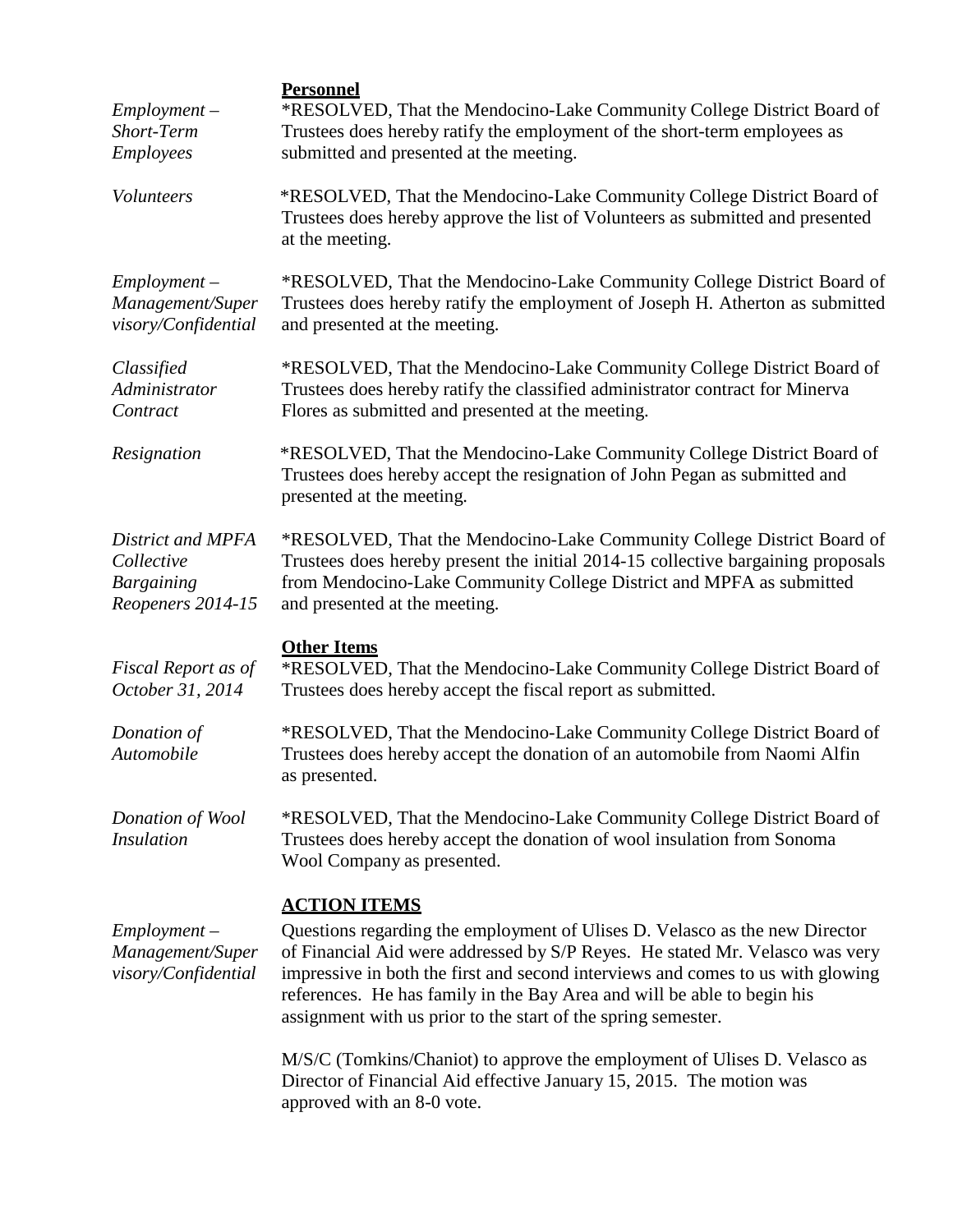| Signature<br>Authorization for<br>Director of Fiscal<br>$S$ ervices $-$<br>Resolution 12-14-01<br>Authorization to<br>Award Contract-<br><b>Digital Copiers</b> | M/S/C (Geck/Haynes) RESOLVED, That the Mendocino-Lake Community<br>College District Board of Trustees does hereby adopt resolution 12-14-01<br>signature authorization for Joseph H. Atherton as submitted and presented at<br>the meeting. The matter was approved 8-0.                                                                                                                                                                                                                                                                                   |
|-----------------------------------------------------------------------------------------------------------------------------------------------------------------|------------------------------------------------------------------------------------------------------------------------------------------------------------------------------------------------------------------------------------------------------------------------------------------------------------------------------------------------------------------------------------------------------------------------------------------------------------------------------------------------------------------------------------------------------------|
|                                                                                                                                                                 | Vice President Cichocki informed the Board after a very long process we have<br>what she feels is an excellent bid from the recommended vendor. Discovery<br>Office Systems currently have the contract for our print center and with Board<br>approval will now have the other copiers on campus as well.                                                                                                                                                                                                                                                 |
|                                                                                                                                                                 | M/S/C (Chaniot/Geck) RESOLVED, That the Mendocino-Lake Community<br>College District Board of Trustees does hereby authorize staff to award the<br>contract for Digital Copiers, All Inclusive Service and Supply to Discovery<br>Office Systems. The matter was approved with an 8-0 vote.                                                                                                                                                                                                                                                                |
| <b>Board Policy</b><br>Revisions - Second<br>Reading                                                                                                            | S/P Reyes informed board members that the language in these revisions comes<br>from the Community College League of California (CCLC) and incorporates<br>our own language as well. These policies have been properly vetted through<br>the college's participatory governance process.                                                                                                                                                                                                                                                                    |
|                                                                                                                                                                 | M/S/C (Chaniot/Tomkins) RESOLVED, That the Mendocino-Lake Community<br>College District Board of Trustees does hereby approve the revisions to Board<br>Policy 3100, Board Policy 3550, Board Policy 4420 and Board Policy 5050.<br>The matter was approved 8-0.                                                                                                                                                                                                                                                                                           |
| <b>Student Equity Plan</b>                                                                                                                                      | S/P Reyes informed the board of this requirement for all colleges which has<br>been designed to help close the achievement gap. Funding will also be tied to<br>this project as well.                                                                                                                                                                                                                                                                                                                                                                      |
|                                                                                                                                                                 | Vice President Guleff added the SSSP program looks at various impacts on<br>specific groups of students by helping to analyze how we are helping students<br>through our processes and services. We need to be sure we are not creating<br>barriers to student success. Various breakout groups helped to develop the plan<br>with the assistance of Dean Kouanchao and faculty representative Sarah Walsh.<br>She also added that measurable outcomes must be reported each year.                                                                         |
|                                                                                                                                                                 | M/S/C (Geck/Ubelhart) RESOLVED, That the Mendocino-Lake Community<br>College District Board of Trustees does hereby approve the Student Equity Plan<br>as presented. The matter was approved 8-0.                                                                                                                                                                                                                                                                                                                                                          |
| Approval of<br>Conservation<br>Easement and<br>Authorization to<br>sign Letter of Intent                                                                        | After discussion, it was determined that final approval will take place at the<br>January meeting. Board member Haynes asked that we check with Bureau of<br>Land Management to see if we can remove the flying of drones statement from<br>the document. S/P Reyes will check to see if this is possible. It was also<br>requested that an amendment be included which would grant the Bureau of<br>Land Management the right of first refusal. Under this amendment, the BLM<br>would pay the current market rate minus the conservation easement price. |
|                                                                                                                                                                 | Barry Vogel speaking on behalf of Jared Carter and himself offered their<br>experience with conservation easements to work collaboratively or in a<br>consulting capacity with the college attorneys to determine what is necessary or                                                                                                                                                                                                                                                                                                                     |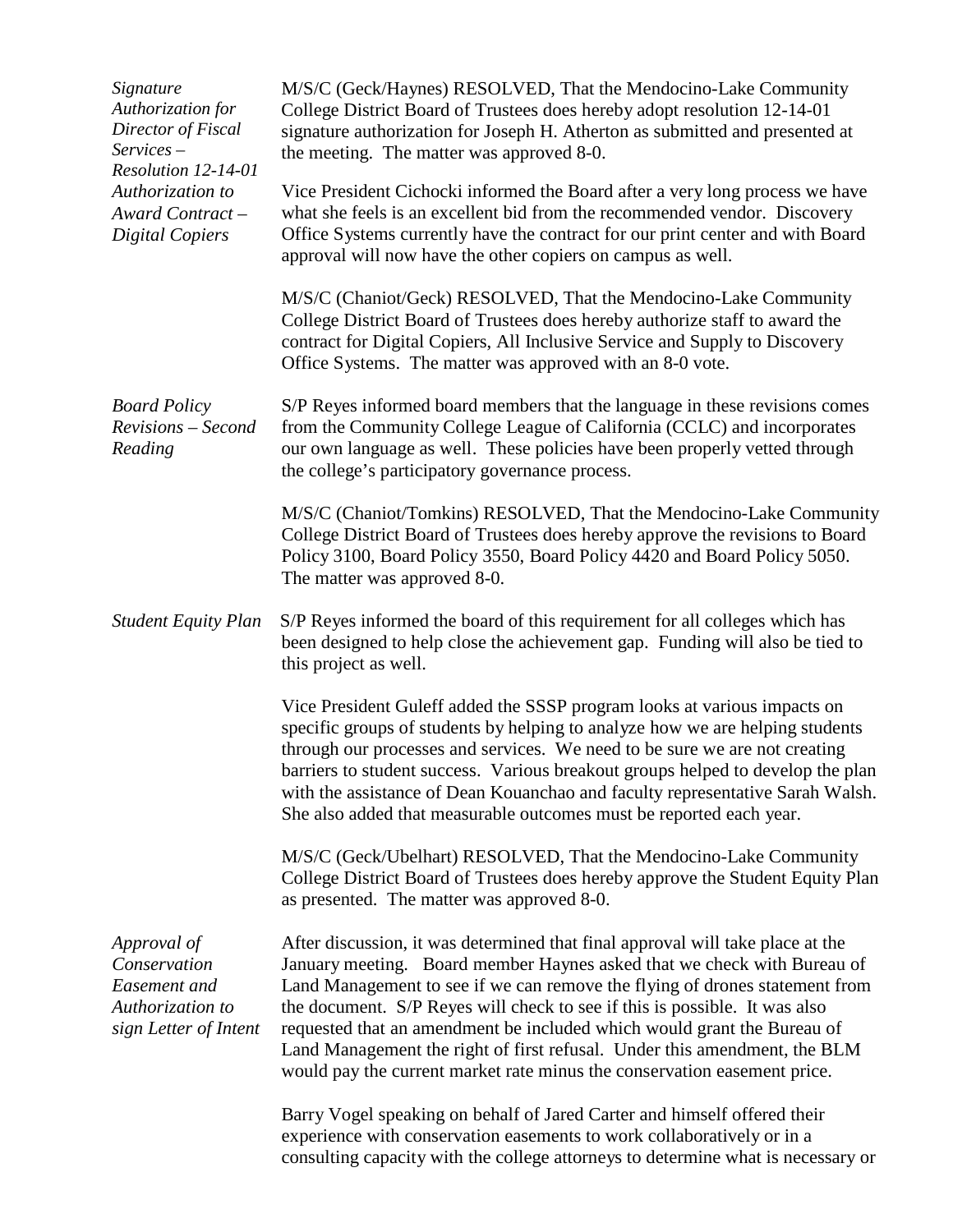desirable. The Friends of the Point Arena Field Station group would like to part of establishing the terms of the easement.

Board member Chaniot responded to Mr. Vogel's statement by reminding the members of the Board that they must be very careful regarding the defined roles and responsibilities of the college community especially if considering having someone other than those involved in college governance process involved in the administration and/or operation of the college. From an accreditation perspective, this is viewed in a very unfavorable light. She added the Board could listen to suggestions in public comments but reminded everyone that there is a structure in place that needs to be adhered to.

Board Chairman Clark added the Board must operate within the Accreditation Standards. The Friends of the Point Arena Field Station group can bring information forward to be considered but we must follow the rules and regulations of the accreditation commission.

M/S/C (Ubelhart/Clark) RESOLVED, That the Mendocino-Lake Community College District Board of Trustees does hereby authorize the Superintendent/President to sign the letter of intent for the Deed of Easement with the Bureau of Land Management with final approval to take place at the January 2015 meeting. The matter was approved with an 8-0 vote.

#### **INFORMATIONAL REPORTS**

| Education and<br><b>Student Services</b><br>Report | INFUKMA HUNAL KEFUKTS<br>A written report was submitted by Virginia Guleff, Vice President of Education<br>and Student Services. The following was offered in addition:                                                                                                                                       |  |  |
|----------------------------------------------------|---------------------------------------------------------------------------------------------------------------------------------------------------------------------------------------------------------------------------------------------------------------------------------------------------------------|--|--|
|                                                    | Vice President Guleff shared additional information regarding the Instructional<br>Support 5-year plan which is now reported to the state Chancellor's Office.                                                                                                                                                |  |  |
|                                                    | Interim Dean Hixenbaugh spoke briefly about collaborative grants from the<br>Chancellor's Office which could include access to cloud based software that we<br>do not have in-house. There is also some funding for off-site hardware and<br>software resources that we do not currently have in place.       |  |  |
| Administrative<br>Services Report                  | A written report was submitted by Eileen Cichocki, Vice President of<br>Administrative Services. The following was offered in addition:                                                                                                                                                                       |  |  |
|                                                    | Multi-year budget projections were presented to the Classified Senate on<br>December 10, 2014 with great questions and many members in attendance.<br>This presentation to the Academic Senate had to be rescheduled due to the<br>recent storm.                                                              |  |  |
|                                                    | When asked about emergency training, VP Cichocki responded by stating that<br>there will be a NIMS/SEMS training held as part of in-service. She added that<br>she is looking into hosting some kind of annual meeting on our campus so the<br>emergency service personnel are more familiar with our layout. |  |  |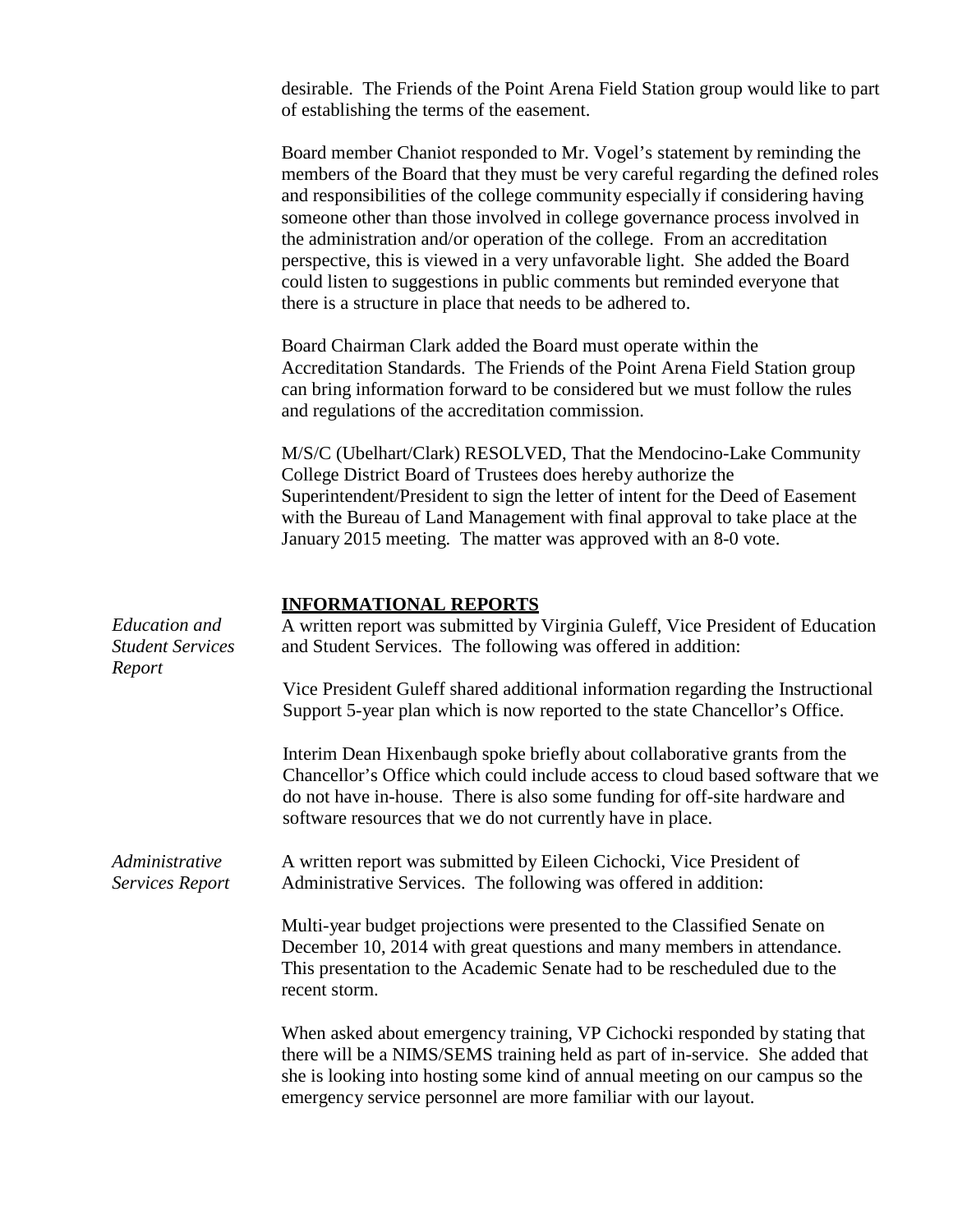| Mendocino College<br>Foundation, Inc.                                  | A written report was submitted by Katie Fairbairn, Executive Director of the<br>Mendocino College Foundation, Inc.                                                                                                                                                                                                                                                                                                                                                                                                                                              |
|------------------------------------------------------------------------|-----------------------------------------------------------------------------------------------------------------------------------------------------------------------------------------------------------------------------------------------------------------------------------------------------------------------------------------------------------------------------------------------------------------------------------------------------------------------------------------------------------------------------------------------------------------|
|                                                                        | When asked about the creation of an additional affiliate organization for the<br>Friends of the Point Arena Field Station, Director Fairbairn stated it would be a<br>decision of the Foundation Board as to their acceptance. She added that the<br>Foundation Board is not likely to support the creation of the new affiliate<br>group if the administration does not support the action. She also added that if<br>the affiliate group were to dissolve for any reason, any unspent funds will then<br>revert directly to the Mendocino College Foundation. |
| <b>Constituents Group</b><br>Reports                                   | A written report was submitted by the Academic Senate President Reid<br>Edelman.                                                                                                                                                                                                                                                                                                                                                                                                                                                                                |
|                                                                        | Vice President Guleff added that she has been working closely with Senate<br>President Edelman and other faculty members on the Educational Master Plan.                                                                                                                                                                                                                                                                                                                                                                                                        |
|                                                                        | <b>ASMC:</b>                                                                                                                                                                                                                                                                                                                                                                                                                                                                                                                                                    |
|                                                                        | A written report was submitted by ASMC President Melissa Reynolds. The<br>following was offered in addition by Trustee Castaneda:                                                                                                                                                                                                                                                                                                                                                                                                                               |
|                                                                        | The Holiday dinner went very well with approximately 200 students served a<br>great lunch of turkey and all the side dishes. Students were very pleased and<br>would like to see this continue as a tradition.                                                                                                                                                                                                                                                                                                                                                  |
|                                                                        | The following oral reports were presented at the meeting:                                                                                                                                                                                                                                                                                                                                                                                                                                                                                                       |
|                                                                        | Classified:                                                                                                                                                                                                                                                                                                                                                                                                                                                                                                                                                     |
|                                                                        | Classified President Bushway stated the Classified FunRaiser was a great<br>success with \$2,775 being raised for student scholarships.                                                                                                                                                                                                                                                                                                                                                                                                                         |
|                                                                        | The Admissions and Records and Financial Aid departments are very busy with<br>year-end processing.                                                                                                                                                                                                                                                                                                                                                                                                                                                             |
| <b>Health Benefits</b><br>Report                                       | The Health Benefits Report is presented as information only.                                                                                                                                                                                                                                                                                                                                                                                                                                                                                                    |
| <b>Board Policy</b><br>Additions and<br>$Revisions - First$<br>Reading | The revisions to the Board policies are presented as information for review.<br>Voting on these revisions will take place at the January 2015 meeting.<br>Comments regarding these policies should be forwarded to the President's<br>Office for distribution to the other Board members.                                                                                                                                                                                                                                                                       |
| Point Arena Field<br><b>Station Fund</b><br><b>Raising Committee</b>   | Copies of the minutes from the fund-raising committee meetings held on<br>November 25, 2014 and December 16, 2014 were presented as information.<br>The following was offered in addition by Steve Cardimona.                                                                                                                                                                                                                                                                                                                                                   |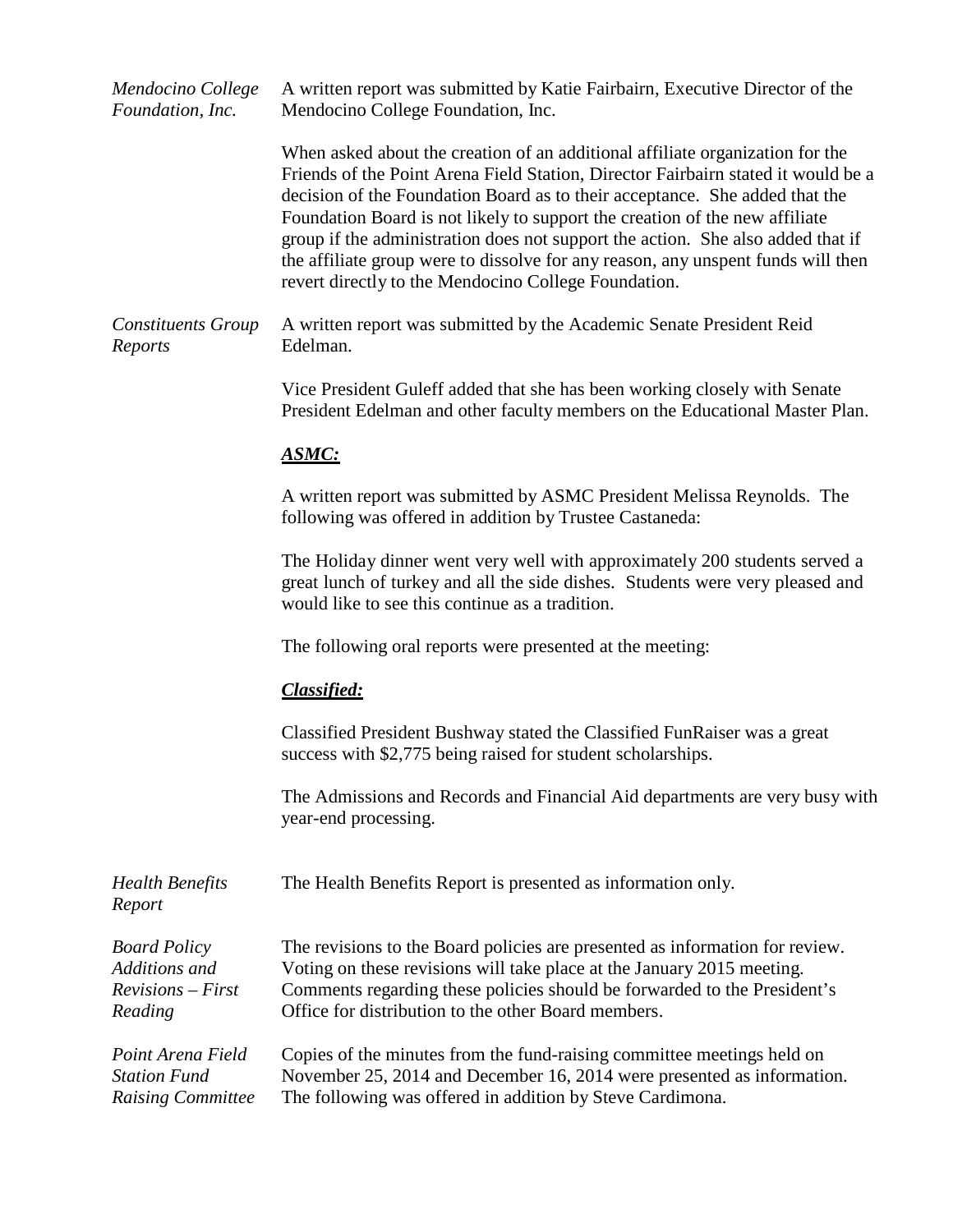Professor Cardimona stated the group is excited to be moving forward toward becoming an affiliate of the Foundation. Science faculty with the help of Director Flores recently submitted a planning grant request which could be a door to bigger money. He also expressed his thanks to Sue Blundell for her extra effort in this area.

When asked if the group had obtained any more pledges, he stated there have been no more but they haven't solicited any additional donations. Their next step is the establishment of the affiliate status. The committee hopes to be established by the February meeting of Foundation. The group plans to be meeting soon to establish the governing board of the affiliate.

When asked about how the coordination between the organization and the needs of the institution, Professor Cardimona stated the committee has determined the President of the Point Arena Field Station Management committee would be the connection with the affiliate.

Trustee Chaniot added the needs will be vetted through the college processes prior to the Foundation/affiliate coordination.

S/P Reyes stated that since this is very different than what currently exists, the process should be incorporated in the bylaws, etc.

Trustee Clark added we will need to see substantial progress from the fundraising committee in conjunction with the conservation easement.

Trustee Chaniot stated the group is continuing to work on drafts of its bylaws and the formation of plan to go out into the community to solicit funding.

#### **TRUSTEE COMMUNICATION**

#### *Trustee Reports* **A written report was submitted by Trustee Clark. The following was offered in addition:**

• Trustee Clark attended an action packed CCLC conference where a huge amount of information was disseminated.

#### **A written report was submitted by Trustee Tomkins. The following was offered in addition:**

• Trustee Tomkins added legislation is really hindering many students who may have attended a 4-year school if not for the obstacles they encountered.

#### **Oral report by Trustee Eriksen:**

• Trustee Eriksen attended the Point Arena Field Station fundraising committee meetings, the Foundation holiday dinner and worked on the AAUW fundraising event for scholarships.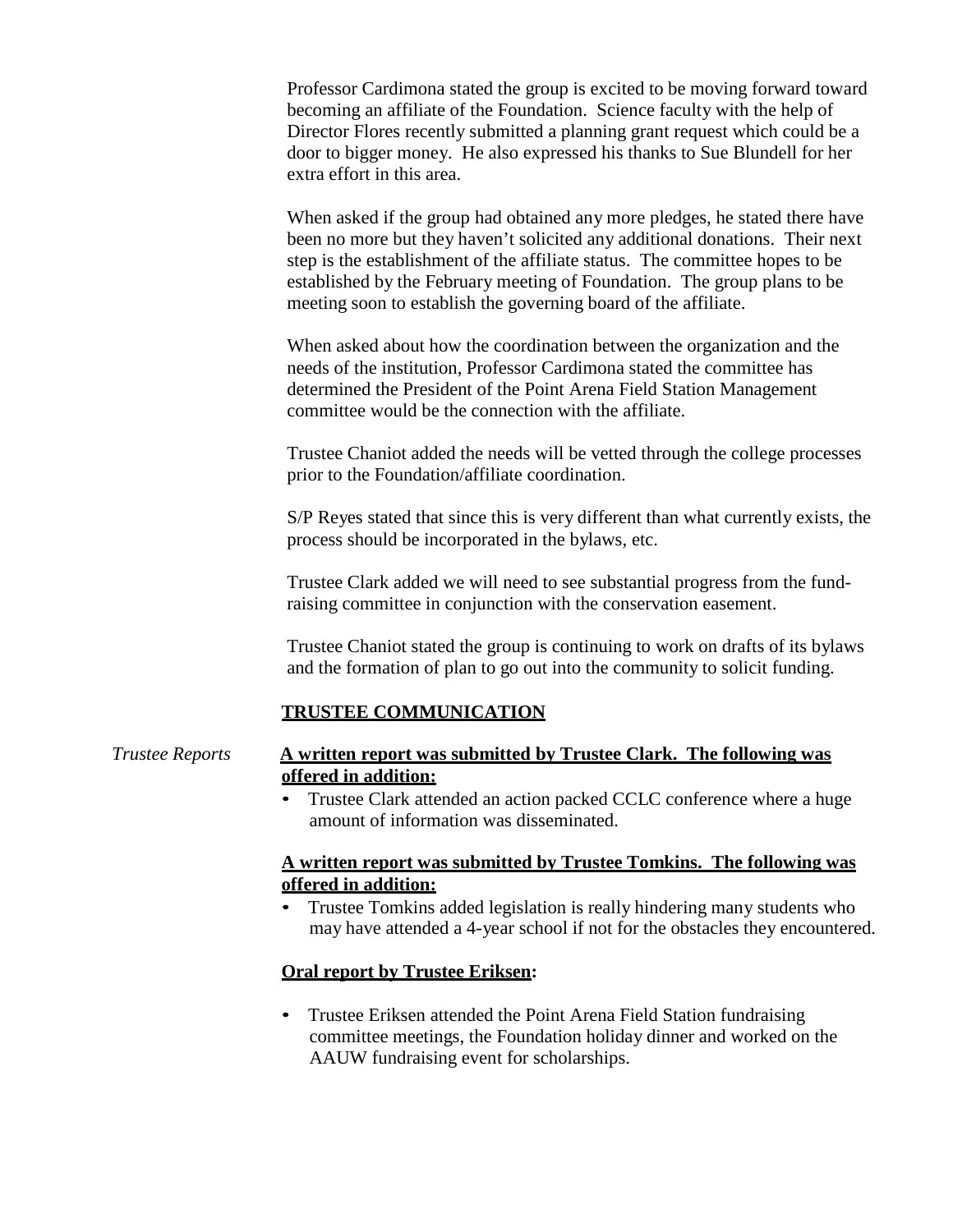## **Oral report by Trustee Ubelhart:**

• Trustee Ubelhart brought a copy of the article about the Mendocino College library from the newspaper if anyone would like to see it.

## **A written report was submitted by Trustee Haynes. The following was offered in addition:**

• Trustee Haynes stated he sent out copies of pictures which were taken at the Point Arena Field Station to all members of the board which he encouraged everyone to review. He feels the current state of the site is a disaster and he wants to make sure we are prepared for the end game.

# **Oral report by Trustee Geck:**

• Trustee Geck stated he had a great experience at the recent ceramics sale and received a guided tour of the art exhibit.

# **Oral report by Trustee Chaniot:**

- Trustee Chaniot stated that the Task Force on Workforce as appointed a committee and have a charge and scope of work they will need to perform. She will be on the consultation council as part of the CCCT officer core.
- The Executive Director of Community College League of California has resigned. An interim assignment will be filled by Thuy Nguyen who will be coming from the Peralta District.

## **Oral report by Trustee Castaneda:**

• Trustee Castaneda stated she had nothing to add.

## *Founding Board Member:*

Lou Fortin, a founding Board member of the District stated he is very pleased to see what the Board is doing and is impressed with their work. It has been 40 years since the college was started and he knows first-hand that being a Board member can be difficult.

Proposed meeting dates and times were reviewed with the regular meetings to take place on the following dates beginning at 5:00 PM:

*Annual Organizational Meeting – Meeting Dates/Times*

January 14 February 11 March 11 April 8 May 13 June 10 July 8 August 12

September 9 October 14 November 10 December 9

(organizational meeting)

The previously scheduled Board Workshop will take place on Wednesday, April 22, 2015 beginning at 9:00 AM.